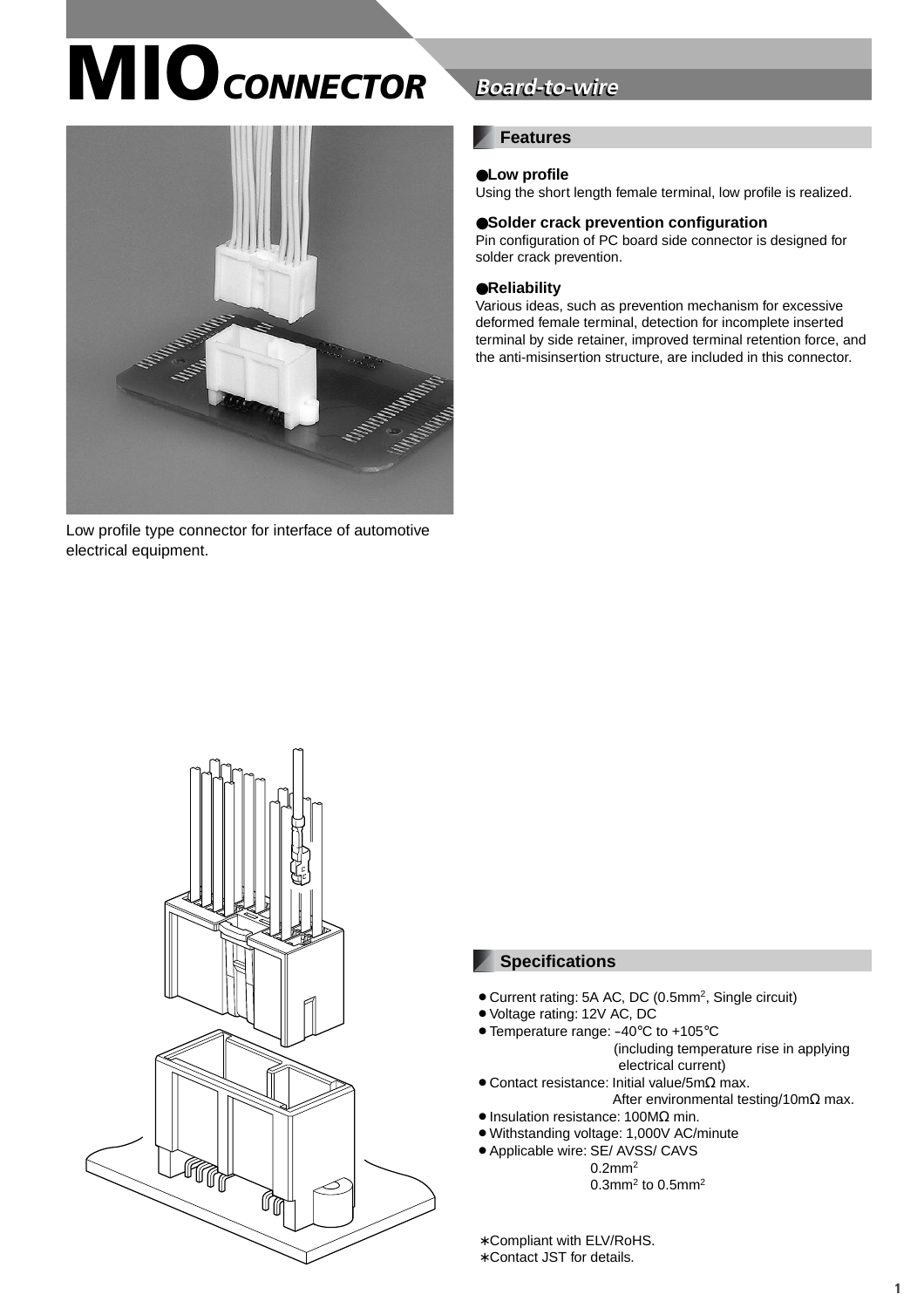# *MIO CONNECTOR*

### **Female terminal**



|                            | Applicable wire range           |                         |           |  |  |  |
|----------------------------|---------------------------------|-------------------------|-----------|--|--|--|
| Model No.                  | Conductor<br>(mm <sup>2</sup> ) | Insulation O.D.<br>(mm) | Q'ty/reel |  |  |  |
| SHCM-A03T-P025             | $0.3$ to $0.5$                  | 1.4 to 1.8              | 5,000     |  |  |  |
| SHCM-A04T-P025             | 0.2                             | 1.23                    | 5.000     |  |  |  |
| <b>Material and Finish</b> |                                 |                         |           |  |  |  |

Copper alloy, tin-plated (reflow treatment)

## **Female connector**



| <b>Circuits</b>                                                 | Model No.   | $Q'$ ty/bag |  |  |
|-----------------------------------------------------------------|-------------|-------------|--|--|
| 16                                                              | MIOPB-16-SS | 100         |  |  |
| Material                                                        |             |             |  |  |
| Housing: PBT, natural (white)<br>Retainer: PBT, natural (white) |             |             |  |  |

## **Header**



| Model No.                                                     | $Q'$ ty/box |  |  |  |  |
|---------------------------------------------------------------|-------------|--|--|--|--|
| <b>B16B-MIOS</b>                                              | 80          |  |  |  |  |
|                                                               |             |  |  |  |  |
| <b>Material and Finish</b>                                    |             |  |  |  |  |
| Pin: Brass, copper-undercoated, tin-plated (reflow treatment) |             |  |  |  |  |
| Housing: PBT, natural (white)                                 |             |  |  |  |  |
|                                                               |             |  |  |  |  |
|                                                               |             |  |  |  |  |